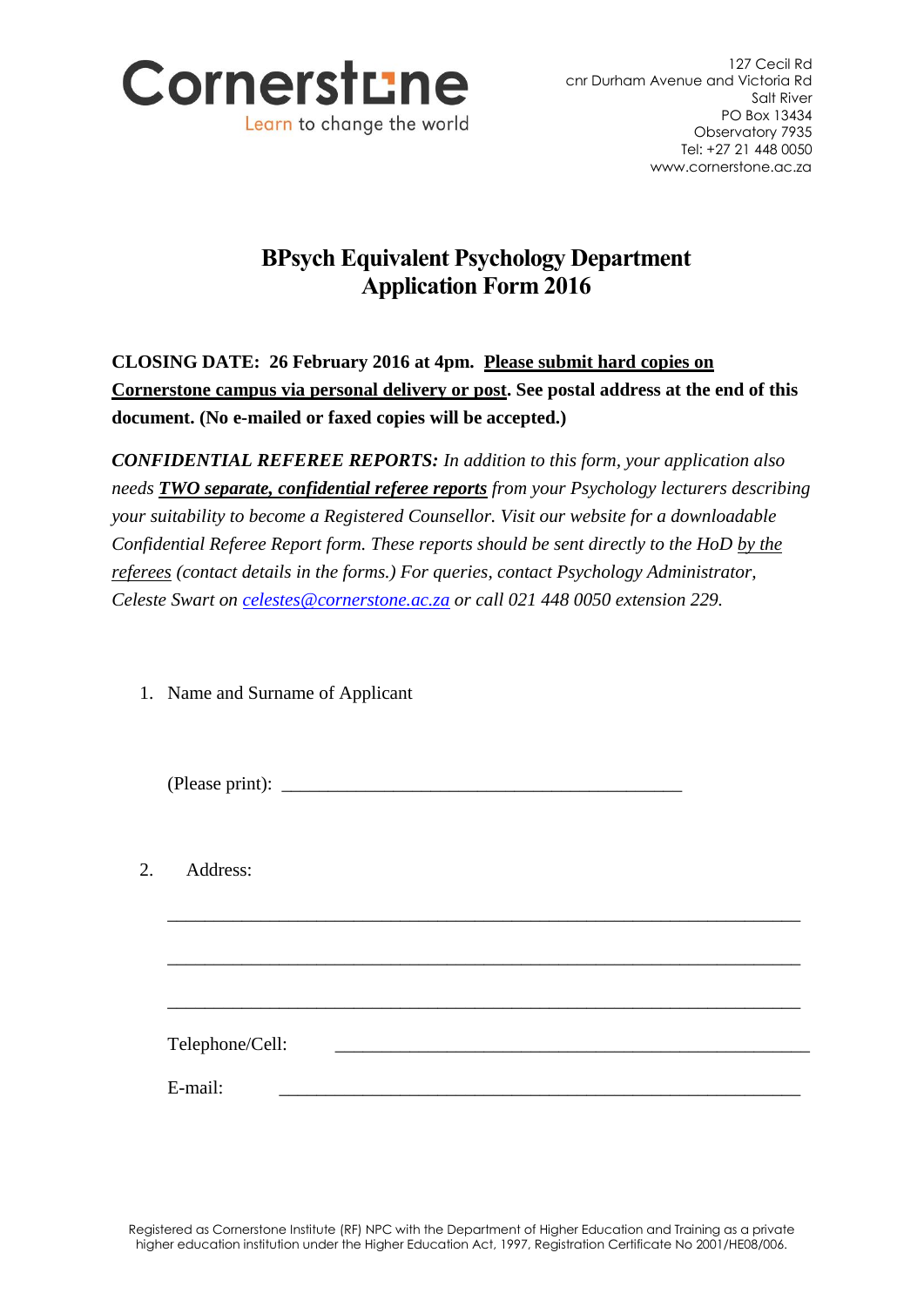

 $\overline{3}$ . Please state when you have /or will complete your academic psychology degree:

- $\overline{4}$ . Please include a certified copy of your academic transcripts to date.
- 4.1 Please comment on your academic qualities and strengths:

 $4.2$ Please provide us with information on your motivation to become a Registered Counsellor:

 $\overline{5}$ . Highlight some of your personality strengths: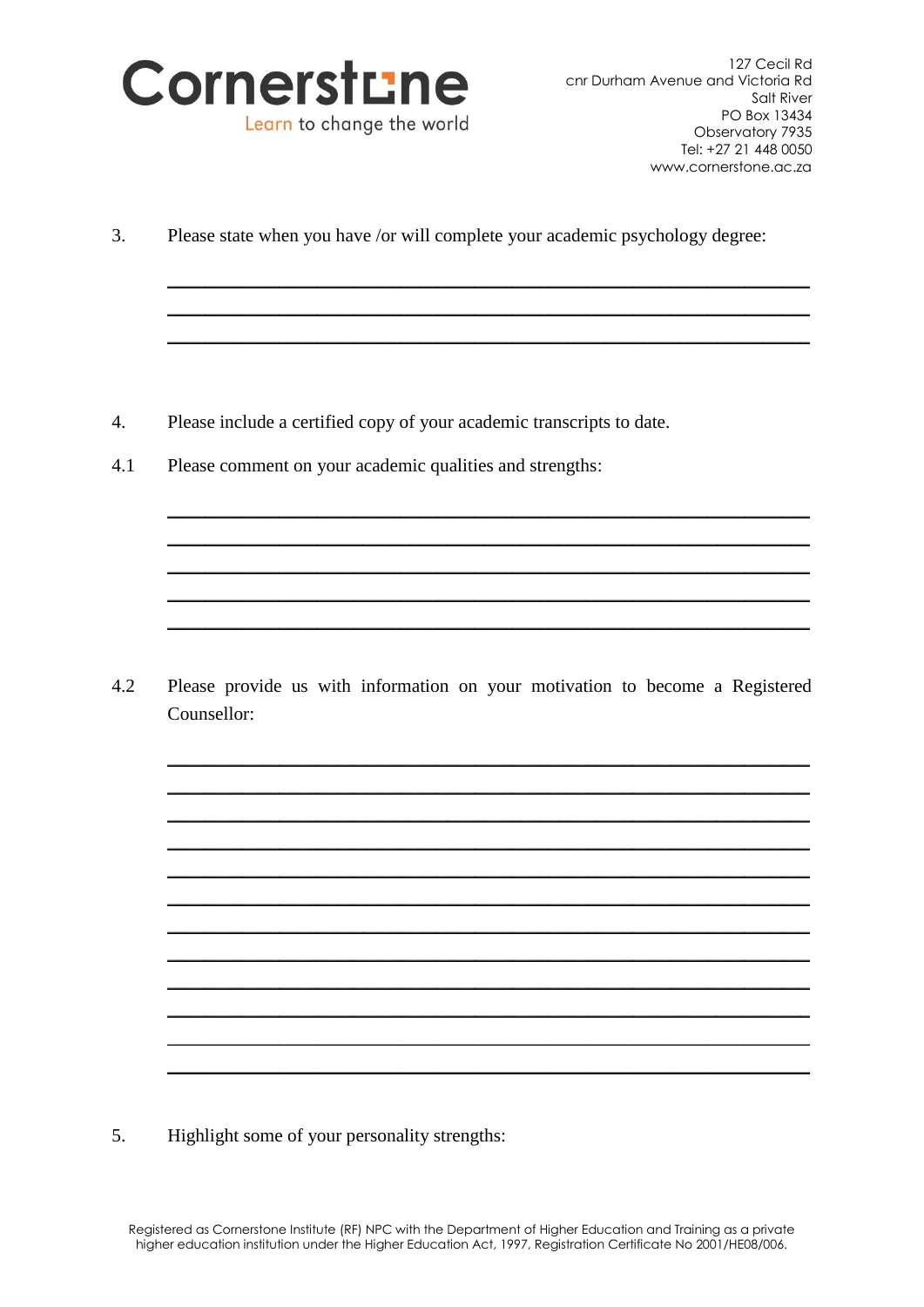

127 Cecil Rd cnr Durham Avenue and Victoria Rd Salt River PO Box 13434 Observatory 7935 Tel: +27 21 448 0050 www.cornerstone.ac.za

| Comment on your personality areas needing growth/development:                                                                                                                |
|------------------------------------------------------------------------------------------------------------------------------------------------------------------------------|
|                                                                                                                                                                              |
| Please discuss the quality and style of familial and other important relationships<br>(include information on intra- and inter-personal skills):                             |
|                                                                                                                                                                              |
|                                                                                                                                                                              |
| Please include information on your counselling exposure, if any, psycho-educational<br>skills and community-related involvement (including areas of leadership, volunteering |

Registered as Cornerstone Institute (RF) NPC with the Department of Higher Education and Training as a private higher education institution under the Higher Education Act, 1997, Registration Certificate No 2001/HE08/006.